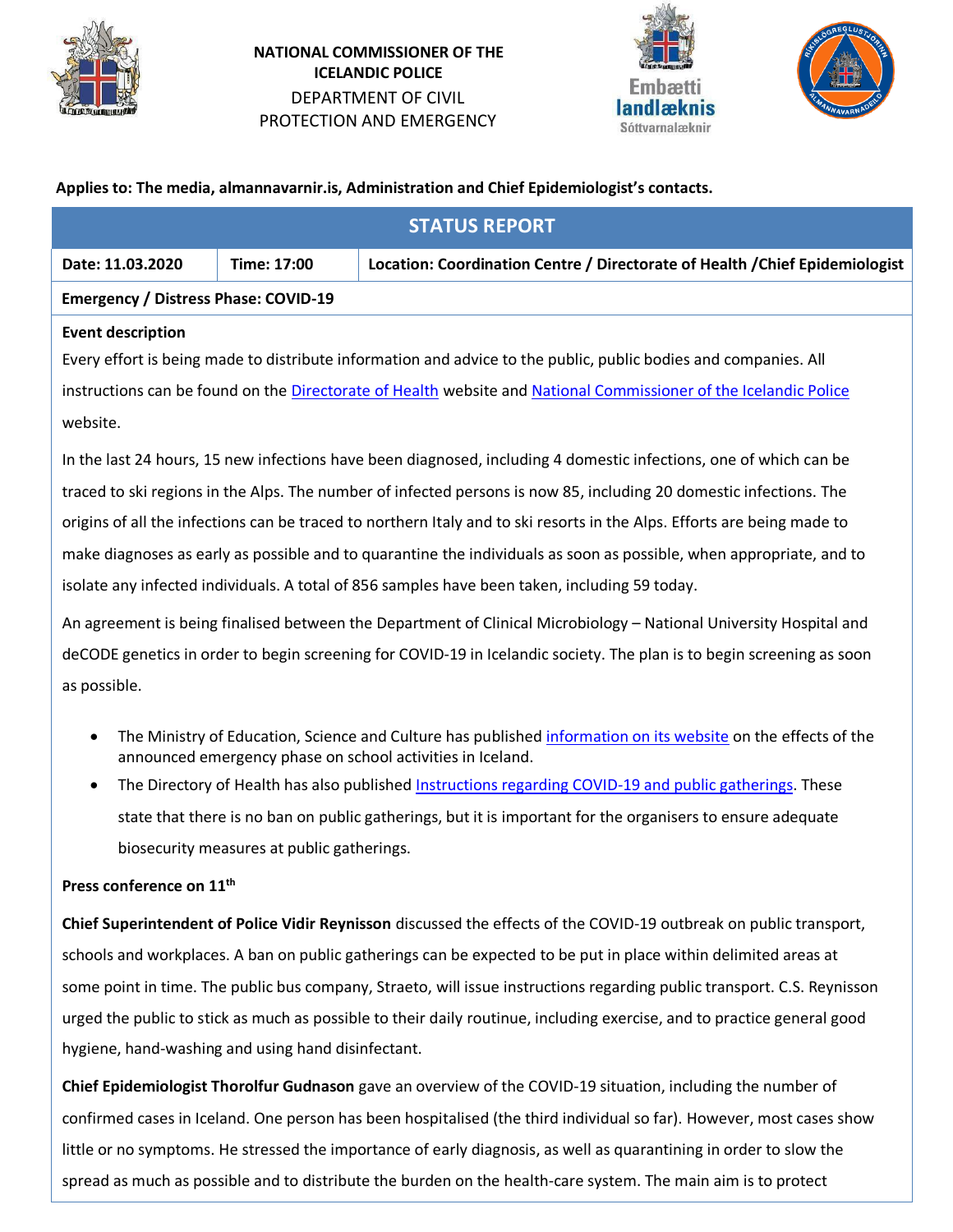vulnerable senior citizens and individuals with underlying illnesses. The Landspitali Bacteriology- and Virology Department has received a new shipment of sampling swabs.

**Director of Health Alma Moller** introduced the health-care services' reserve staff call up plan. The Health-care service has requested the assistance of health-care workers, doctors, nurses and nursing auxiliaries, to form a healthcare services reserve. Professionals are being asked to temporarily join the health-care service on short notice, either full-time, part-time or on an hourly basis. [The sign-up form](https://forms.office.com/Pages/ResponsePage.aspx?id=TqQUvPvgC06lNRAFedQbZdR4kgN0LjtFpK3Ch-qSFvpUMEpQNkxRME1XSzFMWVA1SzhaVEhOT0lWQi4u) can be accessed on the website of the Ministry of Health. Dr. Möller added a reminder that in addition to the 1700 phone number, COVID-19 advice is availible through health clinics and on the [www.heilsuvera.is](http://www.heilsuvera.is/) net chat, every day until 22:00 hrs.

**The Head Master of Hamrahlid College Steinn Jóhannsson** discussed the situation after a student was confirmed as being infected, explaining how the school will function. Around 50 students are currently in quarantine and this has affected the school work considerably. The school has been working closely with the Chief Epidemiologist and the Department of Civil Protection and Emergency Management epidemiological tracing team. A good flow of information between the school and student's homes is very important. Alternative methods of teaching being looked into, including using distance teaching.

# **Status**

# **Iceland – today's status**

The origins of the infections can be traced both locally and abroad. The origins of the infections are as follows:

| <b>Number</b><br>of cases |
|---------------------------|
| 20                        |
| 65                        |
| 85                        |
|                           |

Number of individuals that have been isolated or quarantined:

| <b>Resources</b> | <b>Number</b><br>of cases |
|------------------|---------------------------|
| Isolation        | 85                        |
| Quarantine       | 720                       |
| Total            | 805                       |

The epidemiological tracing team has contacted those in quarantine with the help of health-care staff from the Reykjavik area.

Individuals in quarantine by regions:

| Quarantine                      | <b>Number of cases</b> |
|---------------------------------|------------------------|
| Greater Reykjavik Area          | 616                    |
| South-western Iceland           | 21                     |
| Western Iceland and West fjords | 20                     |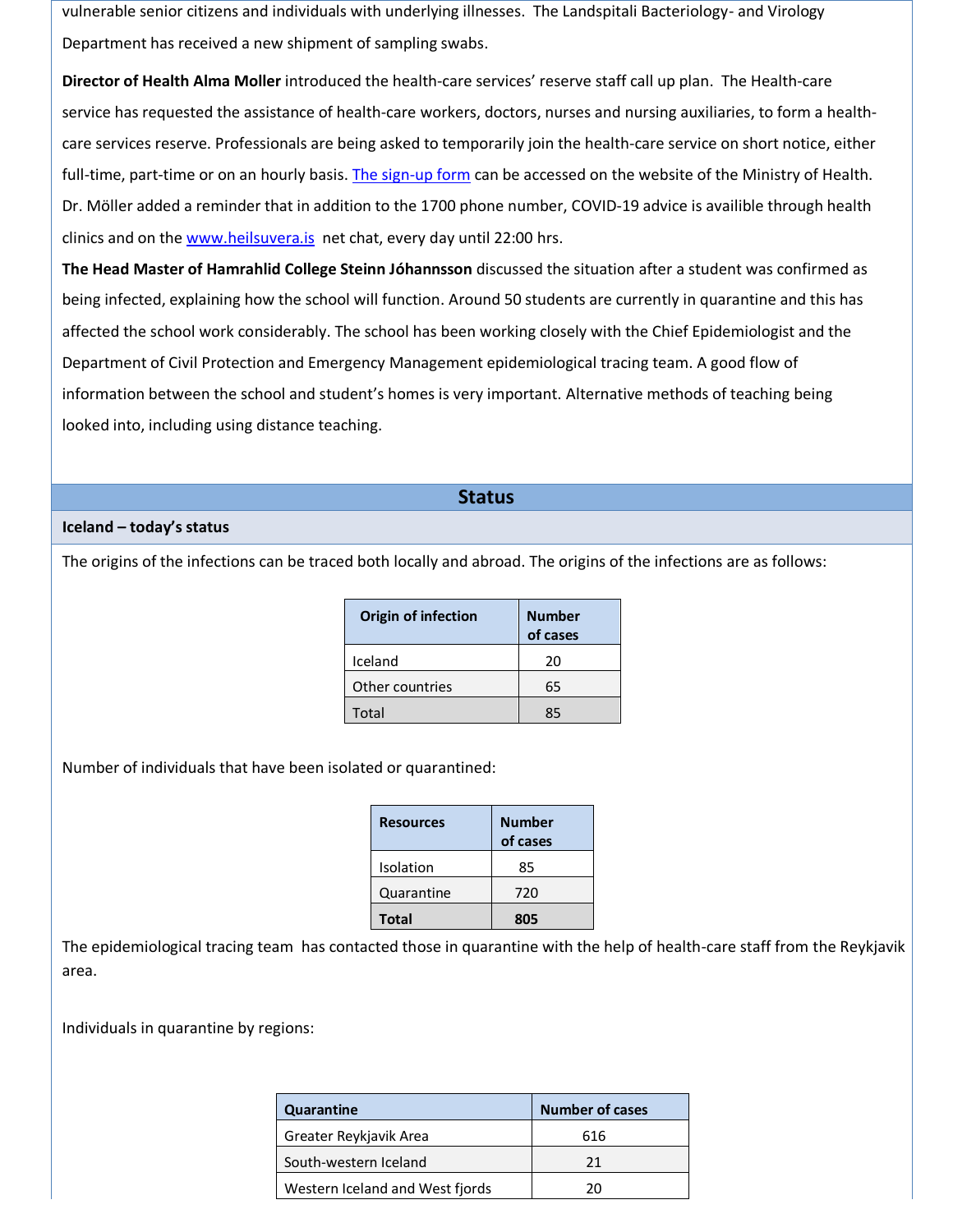| Northern Iceland              | 20  |
|-------------------------------|-----|
| Eastern Iceland               |     |
| Southern Iceland              | 19  |
| Information is being gathered | 20  |
| <b>Total</b>                  | 720 |
|                               |     |

#### **Coronavirus – Global spread**

Today, 121 250 individual cases of COVID-19 have been confirmed and 4 369 individuals have died (3.6 %). According to [Johns Hopkins University](https://gisanddata.maps.arcgis.com/apps/opsdashboard/index.html#/bda7594740fd40299423467b48e9ecf6) , 66 216 individuals have already recovered from the illness. There has been an explosion in the distribution of the virus in Europe, especially in Italy, Spain and Germany. The ECDC has raised its risk assessment to a risk of a moderate to high threat to public health. Cf. the European Centre [for Disease Prevention and Control \(](https://www.ecdc.europa.eu/en/geographical-distribution-2019-ncov-cases)ECDC) website for information on the development in each country. [Cf.](https://www.ecdc.europa.eu/en/current-risk-assessment-novel-coronavirus-situation)  [the ECDC risk assessment.](https://www.ecdc.europa.eu/en/current-risk-assessment-novel-coronavirus-situation)

# **Measures in Denmark**

Denmark has issued a yellow travel warning (exercise caution) for all states, including Iceland. The Danish authorities have divided the world into 3 COVID-19 risk areas: red, orange and yellow. **Red areas:** Travel is not advised and the Danish Health Authority recommends at-home quarantining for two weeks after travelling in these areas after 2 March. Today, these areas include Hubei Province in China, 6 Regions in Italy, Iran, Daegu and Gyeongbuk Provinces in South Korea and Ischgl in Austria. **Orange areas:** Extra caution is advised and unnecessary travel is not recommended. Orange areas include the rest of China (minus Hong Kong, Macau and Taiwan, which are yellow areas), the rest of Italy and the rest of the State of Tyrol in Austria. **Yellow areas:** Caution is recommended. Applies to all countries, including Iceland.



#### **Information sharing**

#### **Upcoming:**

- The next press conference is planned for Thursday, 12 March at 14:00h.
- The next coordination meeting will be held at the Department of Civil Protection and Emergency's Coordination Centre on Thursday 12 March at 9:00h.